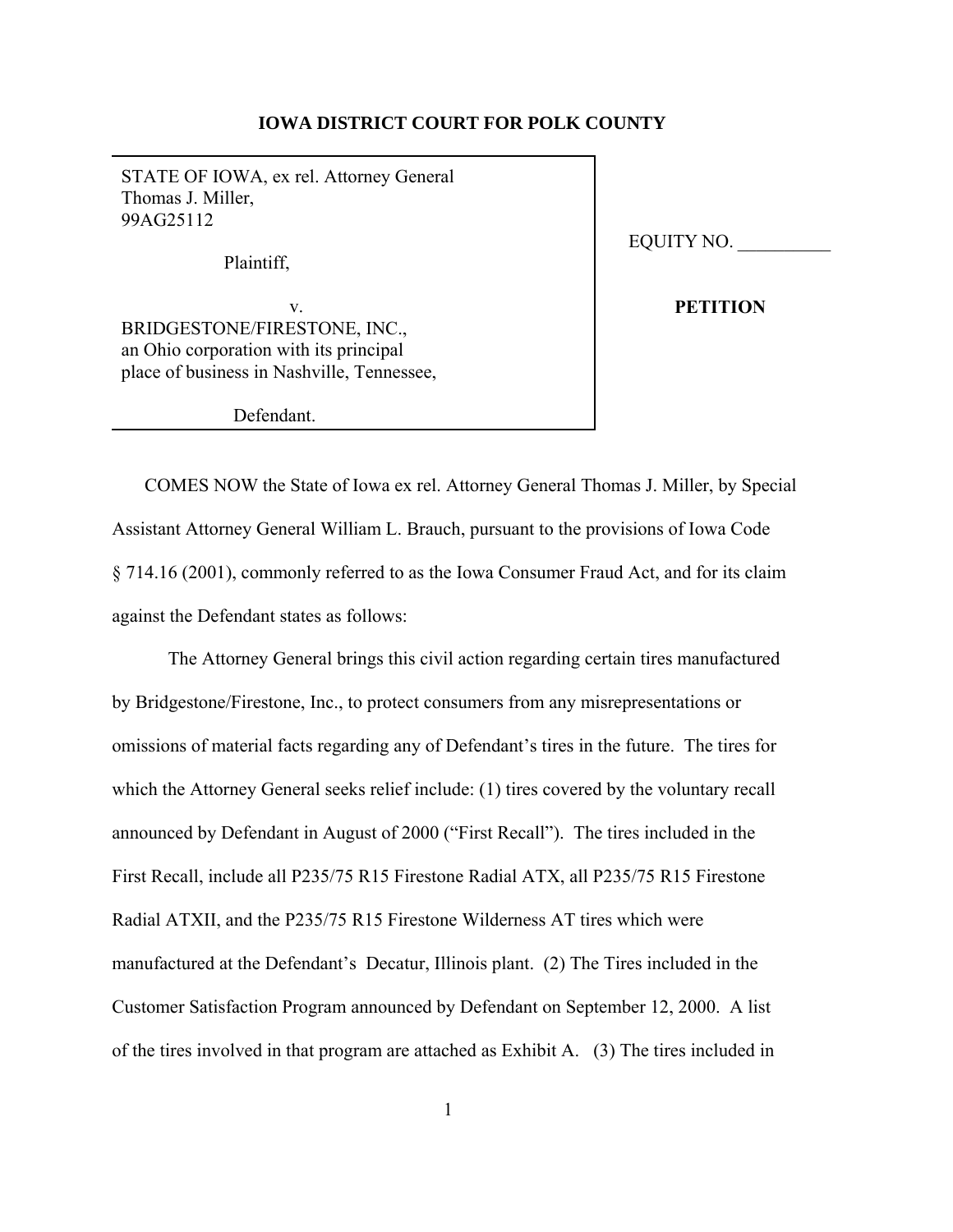the second recall ("Second Recall") announced on October 4, 2001 are all Firestone Wilderness AT tires in the P235/75R15 and P255/70R16 sizes which were produced before May 1998 and used as original equipment on Ford Explorers and Mercury Mountaineers for model years 1995 through 1998. The tires involved in the First Recall, Second Recall, and the Customer Satisfaction Program are hereinafter referred to as the "Defined Tires." This Petition only covers issues associated with Defined Tires. Nothing herein shall be construed to indicate that the State has raised claims broader in scope than the Defined Tires.

Most of these tires were replaced by Defendant or others such as vehicle manufacturers after the Attorneys General Multi-state Working Group began expressing its concerns to Defendant beginning in August 2000.

The Attorney General has the unique responsibility to protect the public interest of Iowa's consumers from misrepresentations, omissions of facts and other safety hazards which impact Iowans. He also has a unique enforcement role over businesses located within the State of Iowa that operate or manufacture goods for distribution and use throughout the country from this state. It is in this critical role that the Attorney General commences this lawsuit against Bridgestone/Firestone, Inc.

## **I. JURISDICTION AND VENUE**

1. The State of Iowa invokes the jurisdiction of this Court pursuant to the provisions of the Iowa Consumer Fraud Act, Iowa Code § 714.16. Venue is proper in Polk County, pursuant to the provisions of Iowa Code  $\S 714.16(10)$ , because it is a county in which Defendant has conducted business.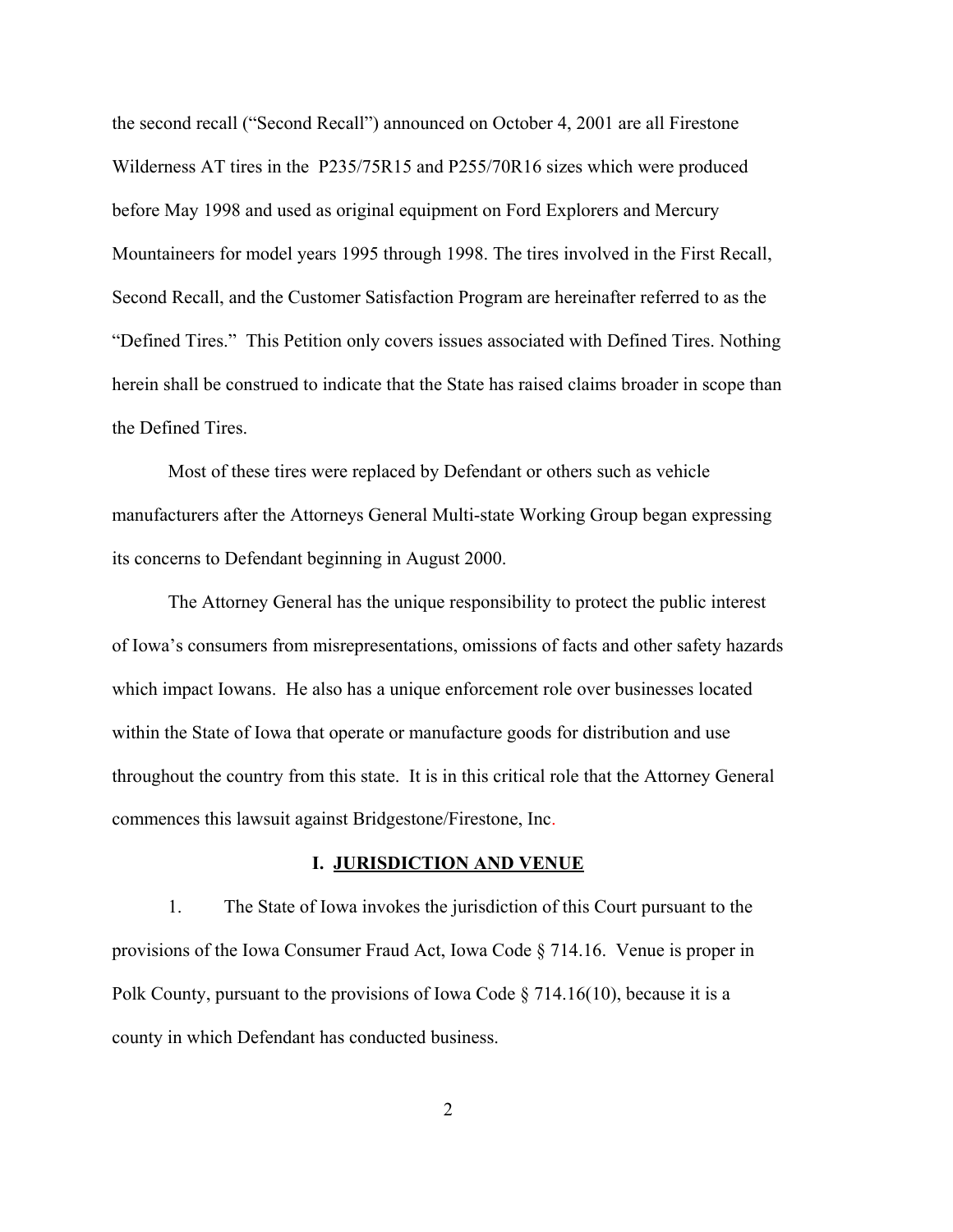#### **II. PARTIES**

2. Plaintiff is the State of Iowa, ex. rel. Thomas J. Miller, the duly elected Attorney General of Iowa.

3. Defendant Bridgestone/Firestone, Inc., is a corporation organized under the laws of the State of Ohio, with its principal place of business in Nashville, Tennessee.

# **III. FACTUAL ALLEGATIONS**

Upon information and belief, the State of Iowa alleges as follows:

## Defendant's business

4. From the time of its formation in 1900 through the present, the Firestone Tire and Rubber Company and/or Bridgestone/Firestone, Inc., has been engaged in the consumer retail and wholesale business, and has transacted commerce from its tire manufacturing plant in Des Moines, and from its many stores and establishments located throughout the State of Iowa, including several stores in Polk County. Bridgestone/Firestone, Inc. engages in the business of manufacturing automotive tires, and supplying tires, parts and services to "persons" as defined in Iowa Code  $\S 714.16(1)(j)$ . Defendant was engaged in this business at all times relevant to this Petition.

5. Some consumers purchase Defendant's tires through stores owned by Defendant or by independently owned dealers. Other consumers purchase Defendant's tires from motor vehicle dealers as original equipment in connection with the purchase of a new motor vehicle. In addition, motor vehicle manufacturers purchase Defendant's tires directly from Defendant for use as original equipment to be sold to the public with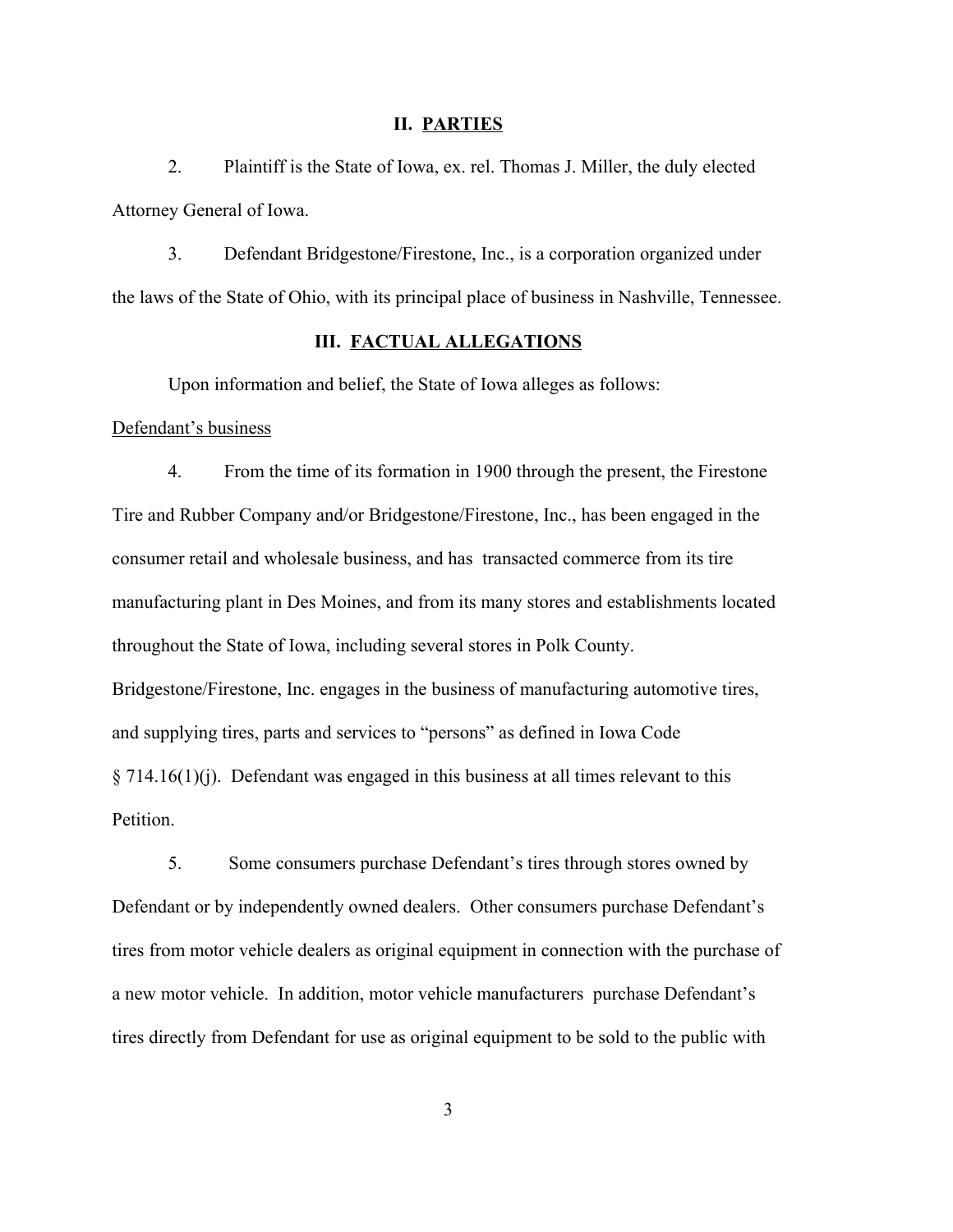new motor vehicles.

## Failure to Disclose Foreign Silent Warranty

 6. By at least 1997, Defendant agreed to a manufacturer's customer notification enhancement action regarding a subset of Defined Tires overseas, but made no disclosure of either the defects or the overseas notification program to consumers in the United States. As part of this program, the tires, including some of the Defined tires, were replaced because of an alleged safety related defect. These tires had been and continued to be sold in the United States.

# General Non-Disclosure of Safety Risks

7. Beginning in 1990, Defendant sold to consumers certain Defined tires which it had manufactured for use on sport utility vehicles. Defendant did not disclose to consumers that under the advertised conditions the Defined Tires had a higher risk of tire failure, or request manufacturers of, or dealers in, new vehicles equipped by the manufacturer with these tires as original equipment to disclose this information to consumers.

#### Voluntary Safety Recall Reimbursement Program

8. On August 9, 2000, the National Highway Traffic Safety Administration (NHTSA) announced that it had found safety-related defects in the tires involved in the First Recall.

9. On August 9, 2000, Defendant, in conjunction with the National Highway Traffic Safety Administration announced a Voluntary Safety Tire Recall Reimbursement Program. This announcement was the first disclosure by Defendant to the public that the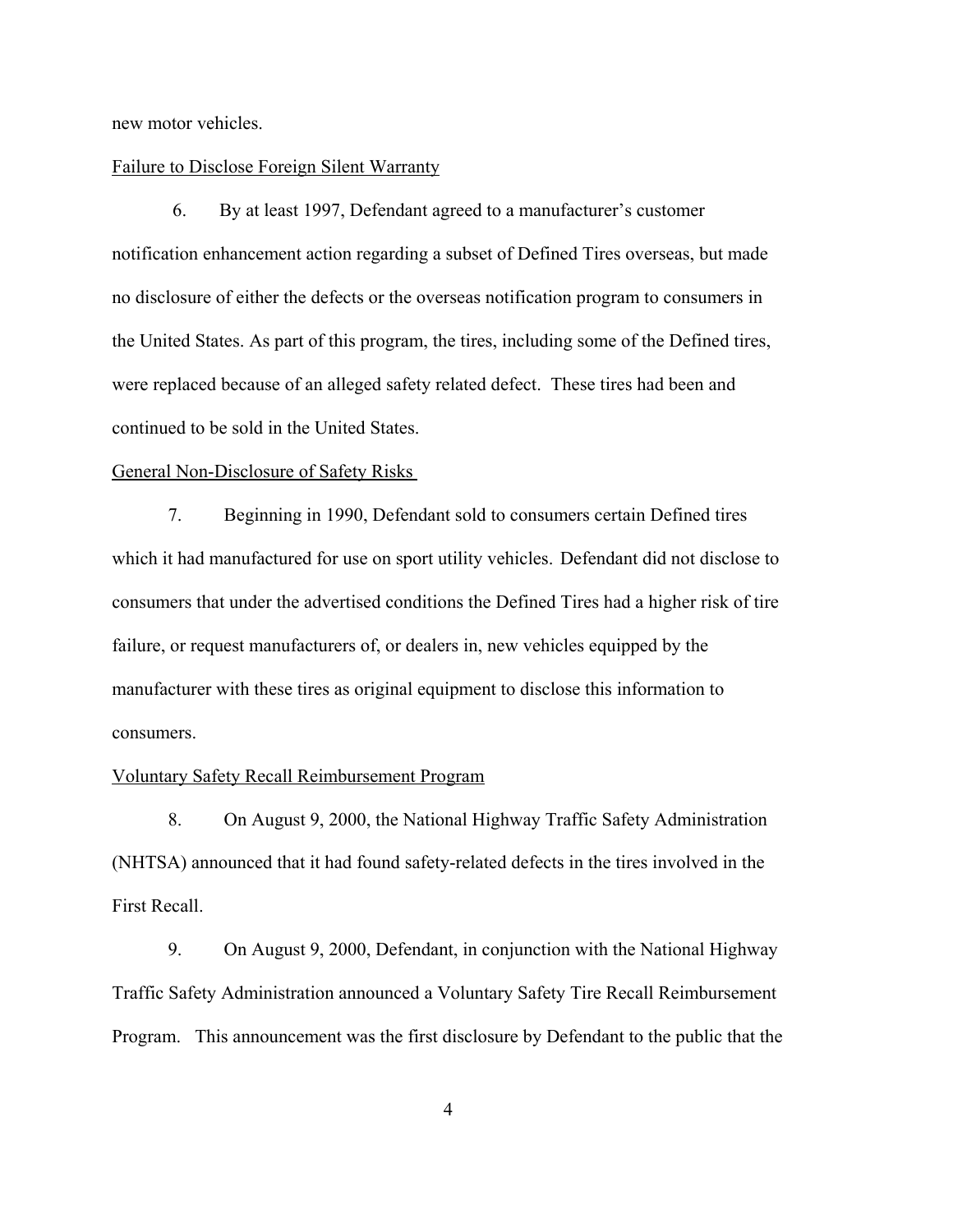following subgroup of Defined Tires should be removed from vehicles. This group of tires included the Firestone Radial ATX, the Firestone Radial ATXII, and the Firestone Wilderness AT in the P235/75 R15 size which were manufactured at the Defendant's Decatur, Illinois plant. Up until this time, Defendant maintained publicly that this subgroup of Defined tires were safe to use on any appropriate vehicle.

# Attorneys General Multistate Working Group

10. Beginning in August 2000, the Office of the Attorney General received information to the effect that Defendant and its agents were violating the Consumer Fraud Act and that certain aspects of the recall were leading to undisclosed risks to consumer safety. As a result of this information, the Attorney General joined other State Attorneys General and various consumer agencies in a Multi-state Working Group to evaluate this information and to make the States' concerns known to Defendant. Bounty program

11. In or about September 2000, the Multi-state Working Group expressed concern that unsafe recalled tires (a subgroup of the Defined Tires) were being re-sold to unsuspecting consumers by unscrupulous third parties. On September 21, 2000, Defendant announced a "bounty program" to pay ten dollars (\$10.00) per recalled tire (a subgroup of the Defined tires) in order to ensure all such tires were removed from the stream of commerce.

## NHTSA Consumer Advisory

12. On September 1, 2000, NHTSA expressed concern about the possible safety risks associated with certain tires manufactured by Defendant not involved in the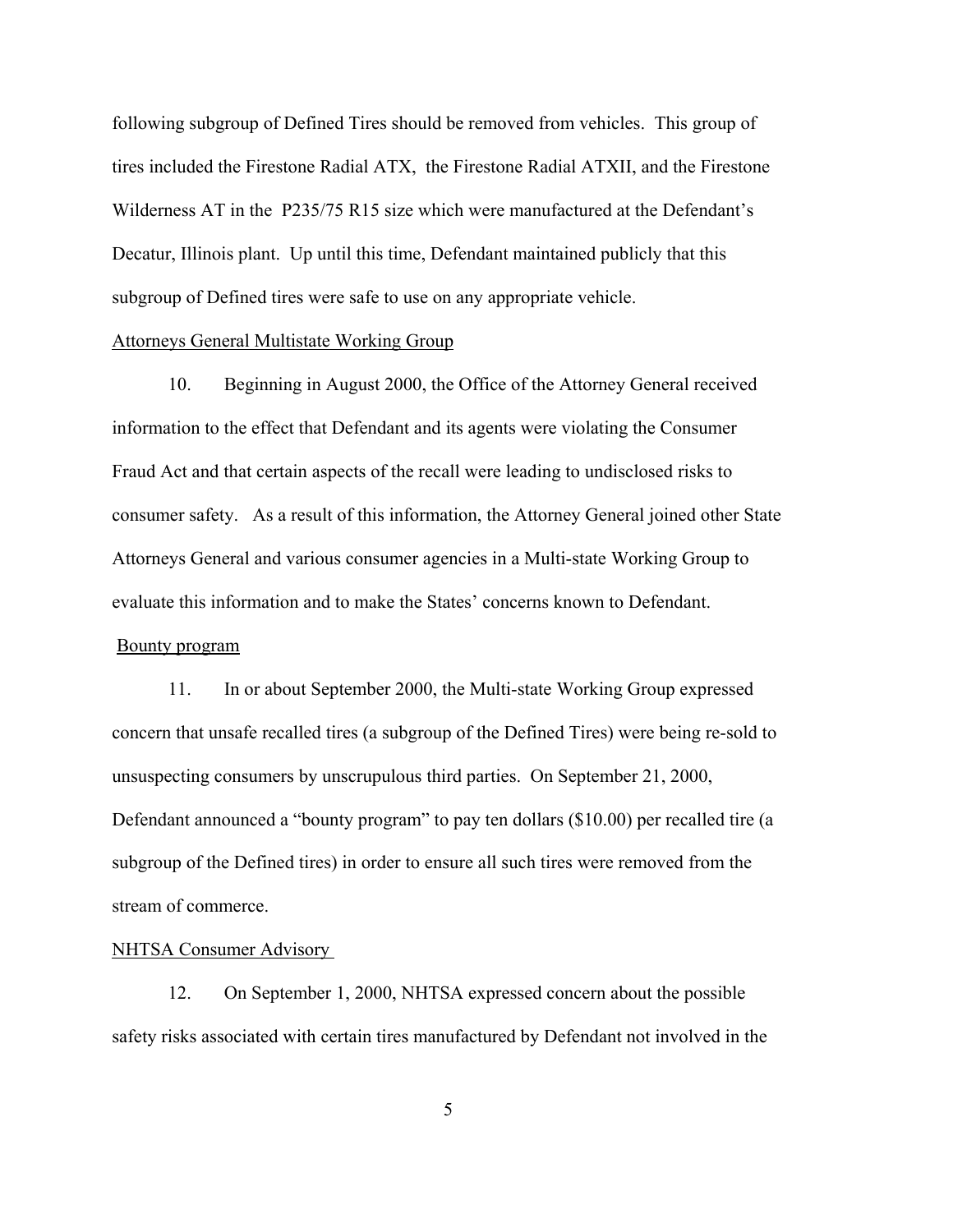Voluntary Recall announced on August 9, 2000. NHTSA issued a consumer advisory to inform consumers that certain tires had tread separation rates exceeding those of the August 9, 2000 recall tires, sometimes by a large margin.

#### Customer Satisfaction Program

13. On September 12, 2000, Defendant announced a Customer Satisfaction Program which included the Consumer Advisory tires. This announcement was the first time Defendant publicly disclosed that this subgroup of Defined tires should be removed from vehicles. Defendant refused to initiate a voluntary recall of these tires despite NHTSA's request to do so.

14. Under the customer satisfaction program, Defendant agreed to replace the consumer advisory tires or reimburse a consumer up to \$140.00 per tire for the purchase of new tires, only if requested to do so by a consumer who owned a Consumer Advisory tire.

## Second Recall

15. On October 4, 2001, NHTSA made an initial decision that a defect related to motor vehicle safety existed in Firestone Wilderness AT tires in sizes P235/75 R15 and P255/70 R16 which were manufactured before May 1998 to the vehicle manufacturer's specifications, and that were installed as original equipment on certain sport utility vehicles.

16. On October 4, 2001, Defendant announced a voluntary recall program (Second Recall) to replace the tires identified in NHTSA's decision of the same date. This announcement was the first time Defendant publicly disclosed that these tires should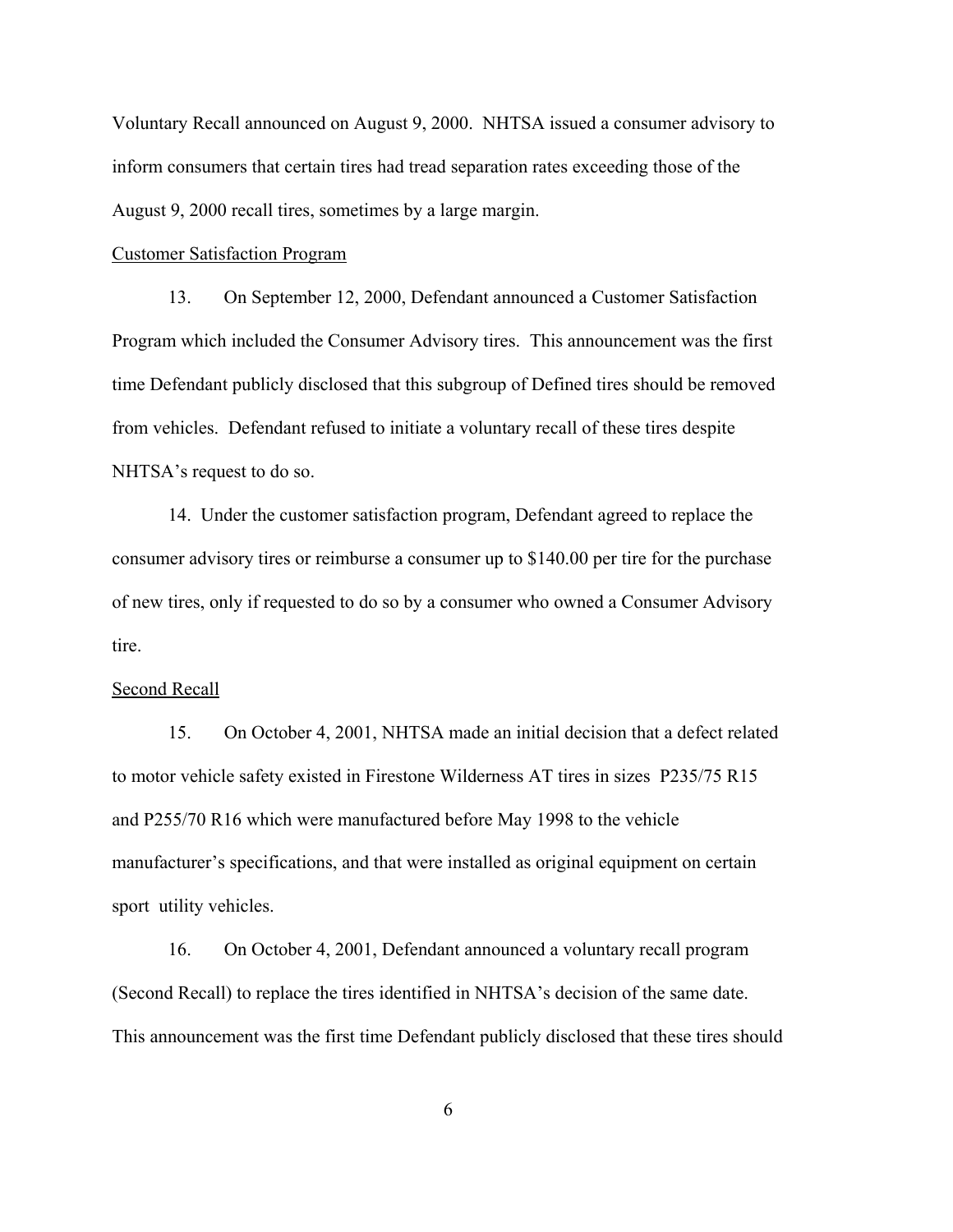be removed from certain vehicles for safety reasons. The subject tires were the Firestone Wilderness AT tires in the P235/75 R15 and P255/70 R16 sizes which were produced before May 1998 and used as original equipment on Ford Explorers and Mercury Mountaineers for model years 1995 through 1998.

#### Manufacture and Distribution of Defined Tires

17. Defendant has ceased manufacturing and distributing the Defined Tires as either original equipment tires or replacement market tires.

# Specific Misrepresentations to Consumers

#### Suitability for Intended Use

18. Defendant, motor vehicle manufacturers, and dealers which sold the Defined Tires publicly advertised to consumers that the Defined Tires were suitable and intended for use on sport utility vehicles under fully loaded highway and off-road conditions at the inflation pressure of twenty-six pounds per square inch. Before and during the time of these representations, Defendant knew or should have known that neither it nor the vehicle manufacturer possessed competent and reliable scientific evidence to substantiate the suitability for use of these Defined tires under the advertised conditions.

## Length of Wear or Durability

19. Defendant, and the motor vehicle manufacturers and dealers which sold the Defined Tires, publicly advertised to consumers that the Defined Tires would have "long, even tread wear" or "long, even wear" under the intended conditions of use. Before and during the time these representations were made, Defendant knew or should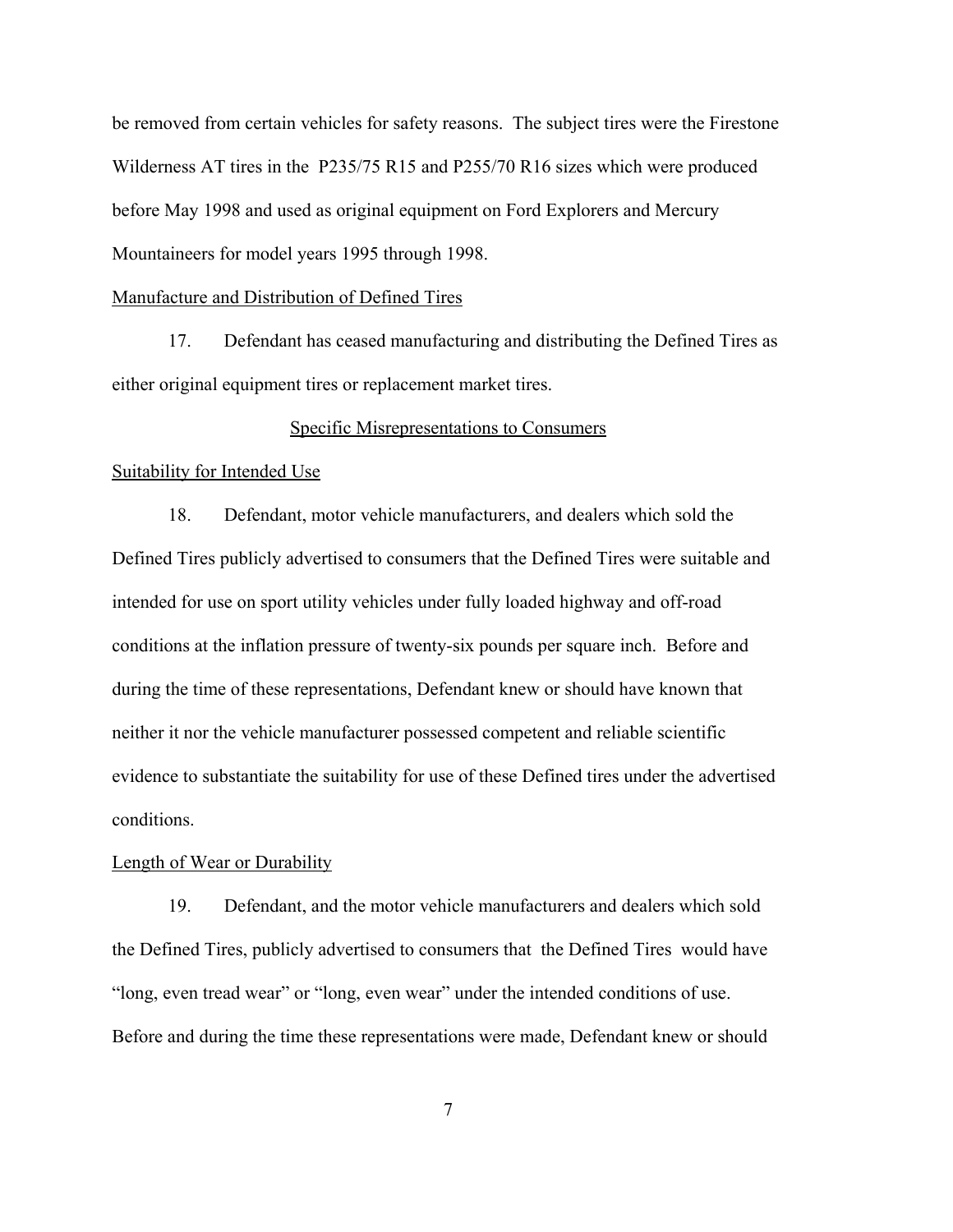have known that neither it nor the vehicle manufacturer possessed competent and scientific evidence to substantiate these claims.

## Mode of Failure

20. Defendant, and the motor vehicle manufacturers and dealers which sold the Defined Tires, implied that the normal end of useful life for the Defined Tires would be upon exhaustion of the tread down to the legal minimum, when Defendant knew or should have known that there was an unreasonable risk that the Defined tires would experience structural failure of components, including but not limited to belts and wedges, before the tread was exhausted.

## Mileage warranties

21. The Defendant:

(a) warranted to consumers that the Defined Tires, if used under the intended conditions, would last for a particular mileage or time frame, or the consumer would have the tire replaced with an equivalent tire or receive an adjusted refund based on the amount of tread life used if the tire becomes unusable. In some cases, Defendant and its agents failed to provide consumers with an equivalent tire when the Defined Tires failed under the mileage warranty.

(b) retroactively changed the terms of existing tire warranties for Defined Tires, representing that the warranties had been "expanded" despite reduction in certain terms of coverage; and,

(c) replaced Defined Tires with tires which were not "equivalent" to the warranted tire under the terms of the consumer's warranty and failed to reimburse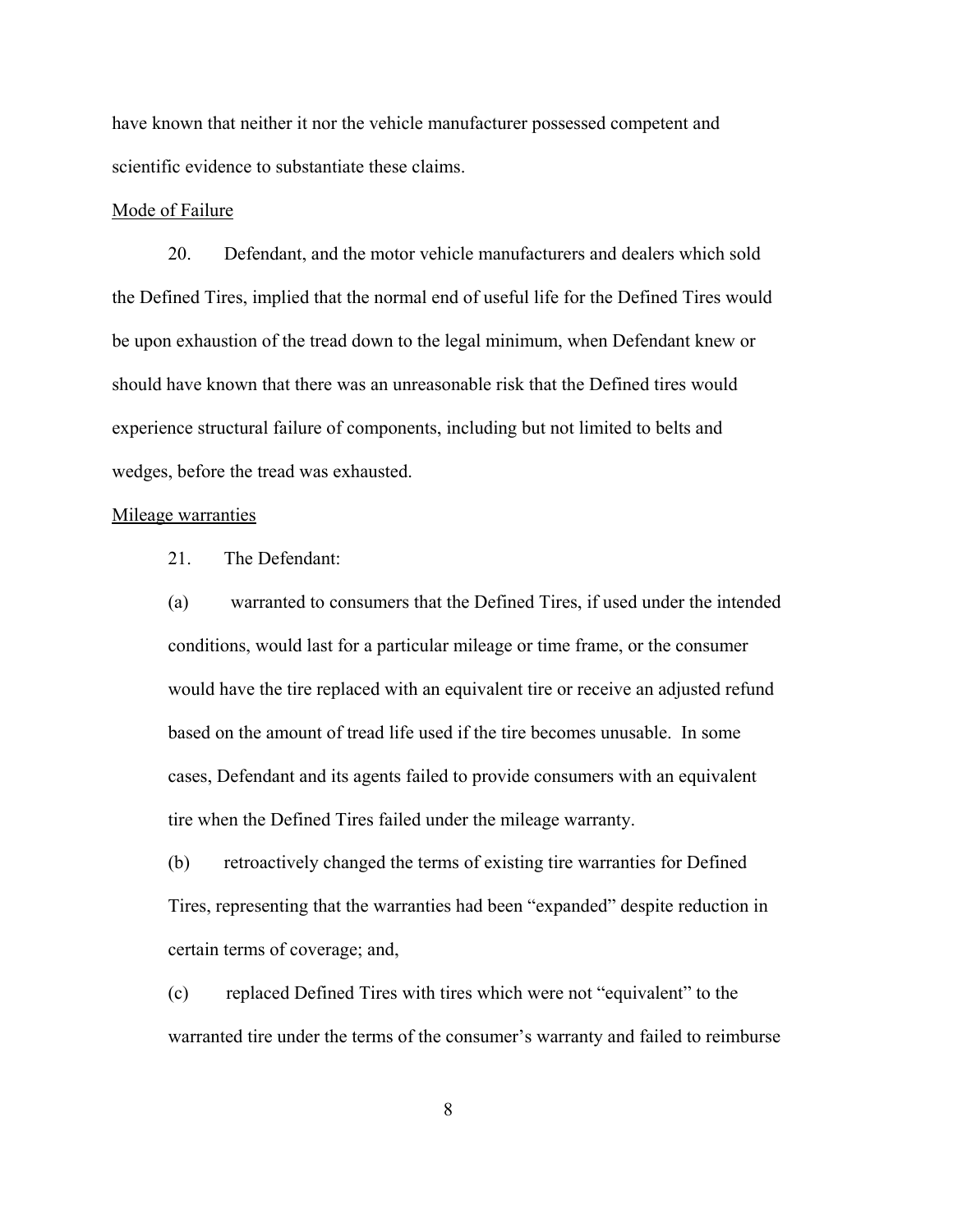the consumer with the monetary difference in value.

# Deceptive and Unfair Practices in connection with Recall and Customer Satisfaction Program

22. In conjunction with the August 2000 Voluntary Safety Recall Reimbursement Program, Defendant announced that it was manufacturing specific replacement tires to be used in replacing the recalled tires (a subgroup of the Defined Tires). Defendant and its agents failed to comply with the terms of the announced Recall program as to all consumers, and gave consumers incorrect, confusing or misleading information regarding the availability of program replacement tires and the costs associated with obtaining such tires. Specifically, Defendant and its agents took the following actions:

(a) charged some consumers for installation of recall program replacement tires or for the recall program tires themselves;

(b) communicated to some consumers that program replacement tires were unavailable and that the consumer would either have to wait for recall program replacement tires, or pay to upgrade to a more expensive tire, when in fact a program replacement tire was available;

(c) charged some consumers for road hazard warranties on replacement tires even though the consumer had purchased the road hazard warranty on the recalled tires; and,

(d) replaced recalled tires with non-program replacement tires which were not "equivalent" to the recalled tires under the terms of the warranty and recalls and failed to reimburse the consumer with the monetary difference in value.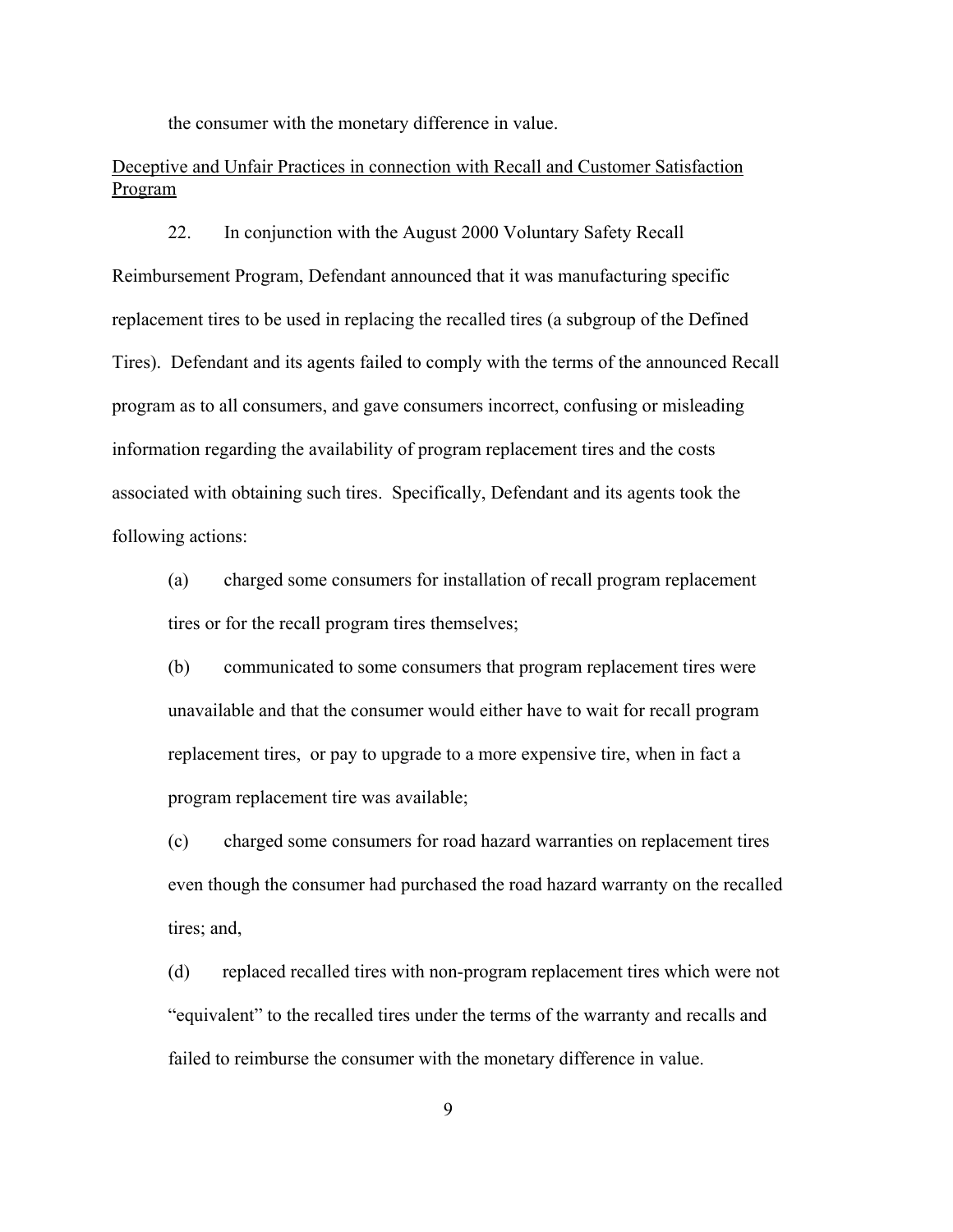These practices were not consistent with the terms of the Defined Tire's warranty and the Voluntary Safety Recall Reimbursement Program as announced and promoted by Defendant publicly and privately to consumers.

23. As part of its recall program, Defendant and its agents announced publicly to consumers that Defendant had retained an independent expert to conduct an independent analysis of incidents involving tires affected by the recall and promoted that "We are taking this step because we are committed to finding out what, if any, problems may have led to the incidents involving the affected tires". The Defendant also stated that it would rely on the independent expert to examine and verify its own internal investigation process. However, Defendant failed to provide all requested information to the independent expert, and failed to publicly inform consumers that it had failed to do so.

### Silent Warranty

24. Defendant engaged in a silent warranty on a subgroup of Defined Tires when the Defendant and/or its agents instructed consumers who owned Defined Tires to bring in their vehicles for a non-tire related purpose when in fact the purpose was to enable Defendant's agents to inspect tires and determine whether they should be replaced.

# Restitution to consumers

25. Defendant has made restitution to a number of consumers through its publicly announced recall and customer satisfaction programs. However, a number of other consumers have been unjustly denied restitution despite having purchased one of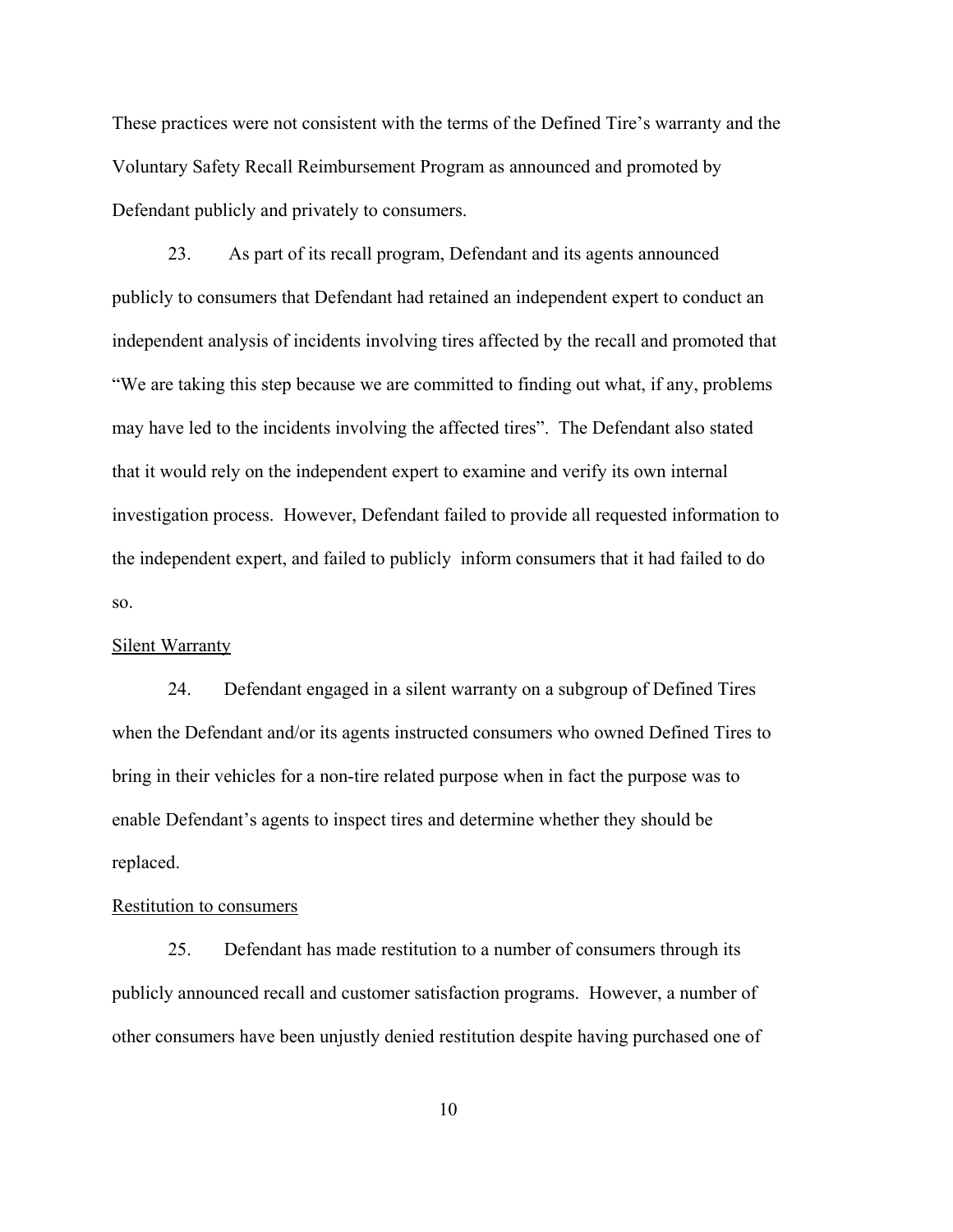the Defined Tires and having made a claim to Defendant. Further, Defendant in some cases failed to inform consumers of their right to appeal a denial of restitution.

# **IV. CAUSES OF ACTION**

26. The State of Iowa re-alleges all preceding paragraphs of this Petition and

incorporates them herein.

27. Defendant has violated the Consumer Fraud Act, Iowa Code § 714.16, by

engaging in various unfair, misleading, omissive, or deceptive acts or practices,

including, but not limited to:

- (A) failing to clearly and conspicuously disclose prior to purchase all material and necessary safety disclosures associated with the use of the Defined Tires in a manner designed to arrest the eye or attract the attention of the average purchaser of the product;
- (B) providing consumers with inconsistent warning labels or instructions (such as but not limited to inconsistent tire pressure information) for the Defined Tires;
- (C) promoting Defendant's Defined Tires as appropriate for use off road by using such statements as "For on and off-road driving", "outstanding offroad capability", and "Hunting, fishing, or camping --wherever you're going, these rough aggressive tires can take you there. Deep tread designs and steel belted construction give you the traction and impact resistance you need on remote back roads" but later disallowing warranty claims because of "consumer abuse" associated with off road use or punctures;
- (D) failing to clearly and conspicuously disclose that Defendant's Defined Tires were defective;
- (E) selling Defined Tires which are defective without clear and conspicuous disclosure of that fact;
- (F) marketing the Defined Tires for particular use when the tires present a risk of harm to consumers;
- (G) failing to disclose material facts associated with the purchase and use of the Defined Tires, such as but not limited to their susceptibility for tread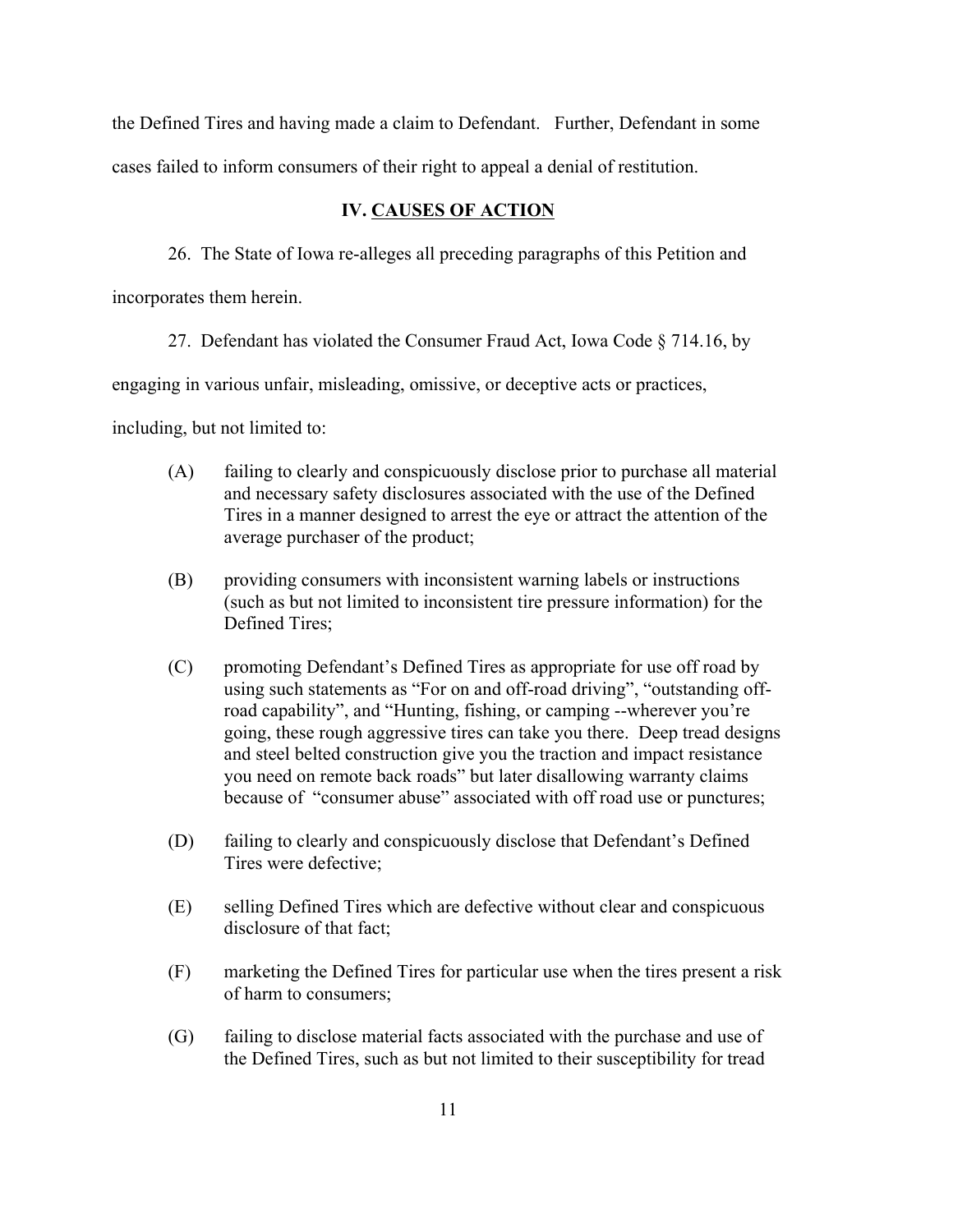separations;

- (H) misrepresenting or implying a particular inflation tire pressure is safe and appropriate inflation for its Defined Tires when it is not safe and appropriate;
- (I) misrepresenting the tire load capacity of its Defined Tires or by implying that the Defined Tires could carry a larger load than it actually could;
- (J) misrepresenting or implying that its Defined Tires were appropriate for highway use at maximum posted speed limits and maximum weight at expected driving conditions, when such is not the case;
- (K) misrepresenting or implying the number of miles or number of years that its Defined Tires will be useful;
- (L) misrepresenting or implying that its Defined Tires were appropriate for use on a light truck or sport utility vehicle;
- (M) misrepresenting or implying that its Radial ATX tires (a subset of the Defined Tires) are "Our Best Tires", when such is not the case;
- (N) misrepresenting or implying the durability of its Wilderness AT (a subset of the Defined Tires) as "resistant to cuts, punctures and impact" when Defendant denied warranty claims on the tires for "consumer abuse" resulting from cuts and punctures and impact;
- (P) misrepresenting the benefits of its Wilderness AT tire (a subset of the Defined Tires), including but not limited to "long, even wear" when such is not the case on the certain sport utility vehicles;
- (Q) misrepresenting the length of time its Defined Tires would last;
- (R) failing to comply with offered or implied warranties or guarantees on its Defined Tires;
- (S) promoting a guarantee or warranty of a Defined Tire which under normal conditions is impractical to fulfill or which covers such a period of time or number of miles as to mislead consumers into the belief that the tires so guaranteed or warranted have a greater degree of serviceability or durability than is true in fact;
- (T) making misrepresentations to consumers regarding the Defined Tires itself, through its company owned stores, or through its authorized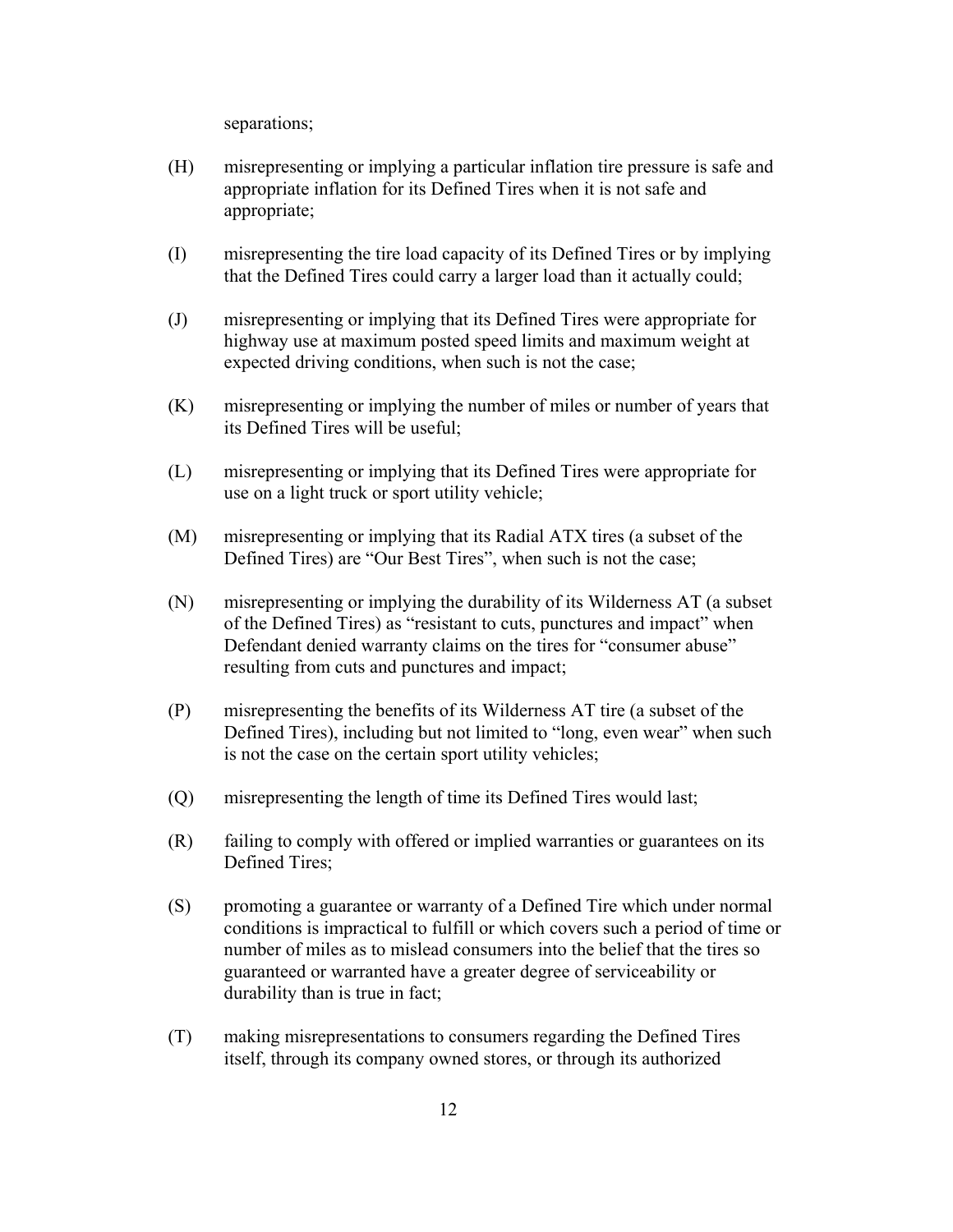dealerships during the voluntary recall and consumer satisfaction program involving the Defined Tires such as engaging in bait and switch tactics or charging consumers for items promised or promoted as free of charge;

- (U) using illustrations or statements which imply that certain Defined Tires are appropriate for use on certain sport utility vehicles, when such is not the case;
- (V) replacing Defined Tires with tires of lower quality or lower mileage warranty;
- (W) replacing Defined Tires with private label tires made by the Defendant when a consumer specifically requested a tire not made by the Defendant;
- (X) making misleading statements in advertisements after the recall about the Defined Tires;
- (Y) advertising Defined Tires which were blemished, imperfect or which, for any reason, were defective without conspicuous disclosure of that fact;
- (Z) using or employing a silent warranty to replace the Defined Tires;
- (AA) unfairly denying refunds and/or warranty replacements to consumers prior to the recall and after the recall for the Defined Tires that Defendant knew or should have known were defective;
- (BB) failing to notify consumers in the United States about silent warranties or similar programs in foreign countries involving Defined Tires also sold in the United States;
- (CC) promoting that Defendant is "expanding" its warranties during the Voluntary Recall involving Defined Tires, when such is not the case;
- (DD) directing employees to merely replace the Defined Tires on the consumer's vehicle and tell them the vibration problem arises from something other than the tires;
- (EE) promoting or implying that Defendant will provide an expert with all the information needed to evaluate the problems with the Defined Tires and then failing to give the expert the documents and access to documents represented or implied to the public;
- (FF) representing that Defined Tires will last a certain length of time or number of miles, when Defendant does not have competent and reliable scientific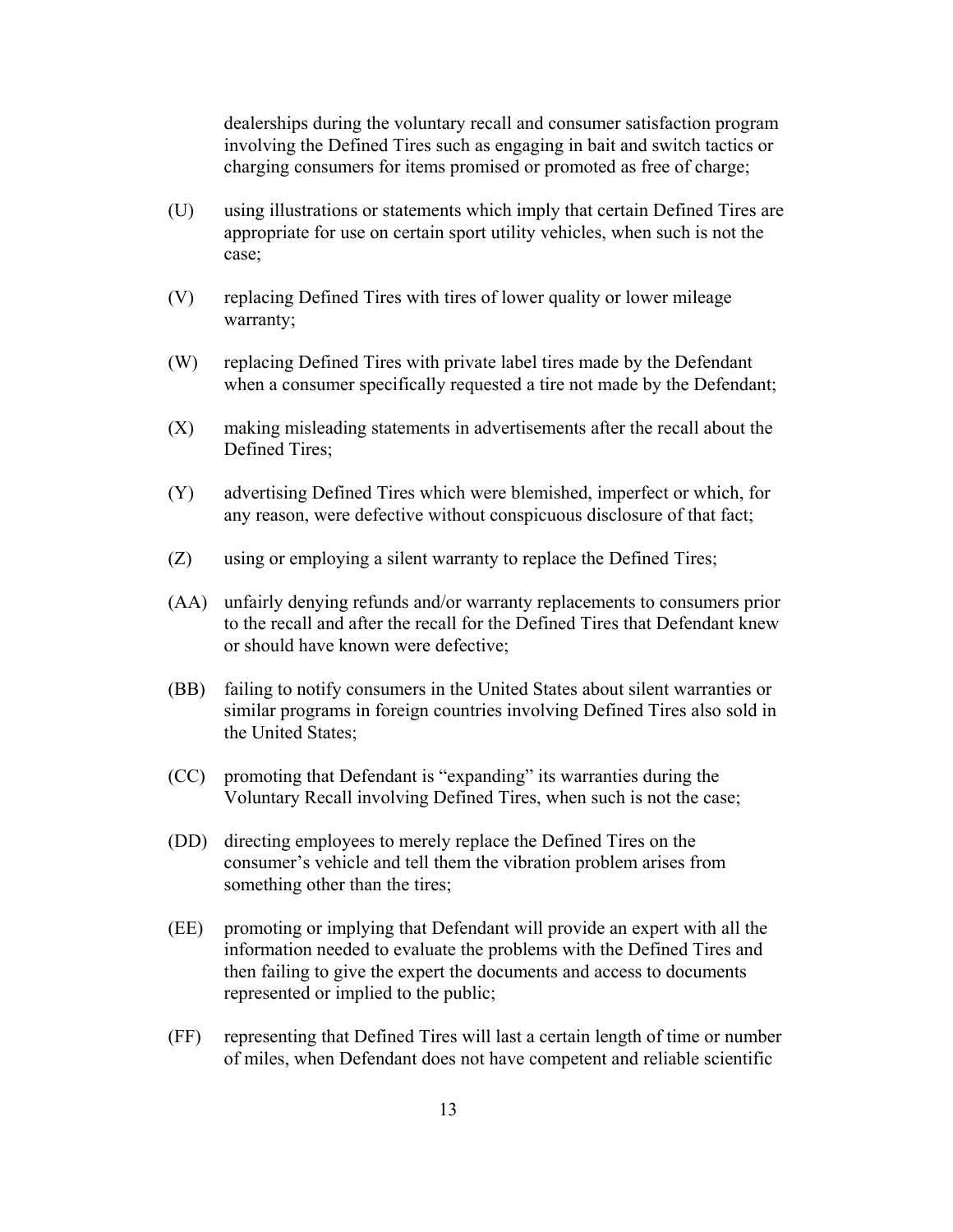evidence that such is the case; and,

(GG) promoting that the Wilderness AT (a subset of the Defined Tires) was the "best" tire in a good, better, best comparison, when such is not the case.

# **RELIEF**

## **REQUEST FOR RELIEF**

Plaintiff respectfully requests that the Court order relief against Defendant as follows:

1. That the Court, pursuant to Iowa Code § 714.16(7) permanently enjoin

Defendant from advertising, offering or selling merchandise in a manner which does not comply with the Iowa Consumer Fraud Act.

2. That the Court, pursuant to Iowa Code § 714.16(7) order Defendant to restore any money to consumers whom the Court deems to be entitled to reimbursement as a result of Defendant's unlawful practices.

3. That the Court order that any and all reimbursement paid herein to consumers by Defendant include interest at the maximum allowable rate.

4. That the Court, in its discretion, order Defendant to pay a civil penalty to the State in an amount up to \$40,000.00 per violation pursuant to Iowa Code § 714.16(7).

5. That the Court order Defendant to pay the State's costs, including but not limited to reasonable attorney fees and investigative costs incurred in this action pursuant to Iowa Code § 714.16(11).

6. That the Court order Defendant to pay all court costs.

7. That the Court grant any further relief as the Court deems just and equitable.

Respectfully submitted,